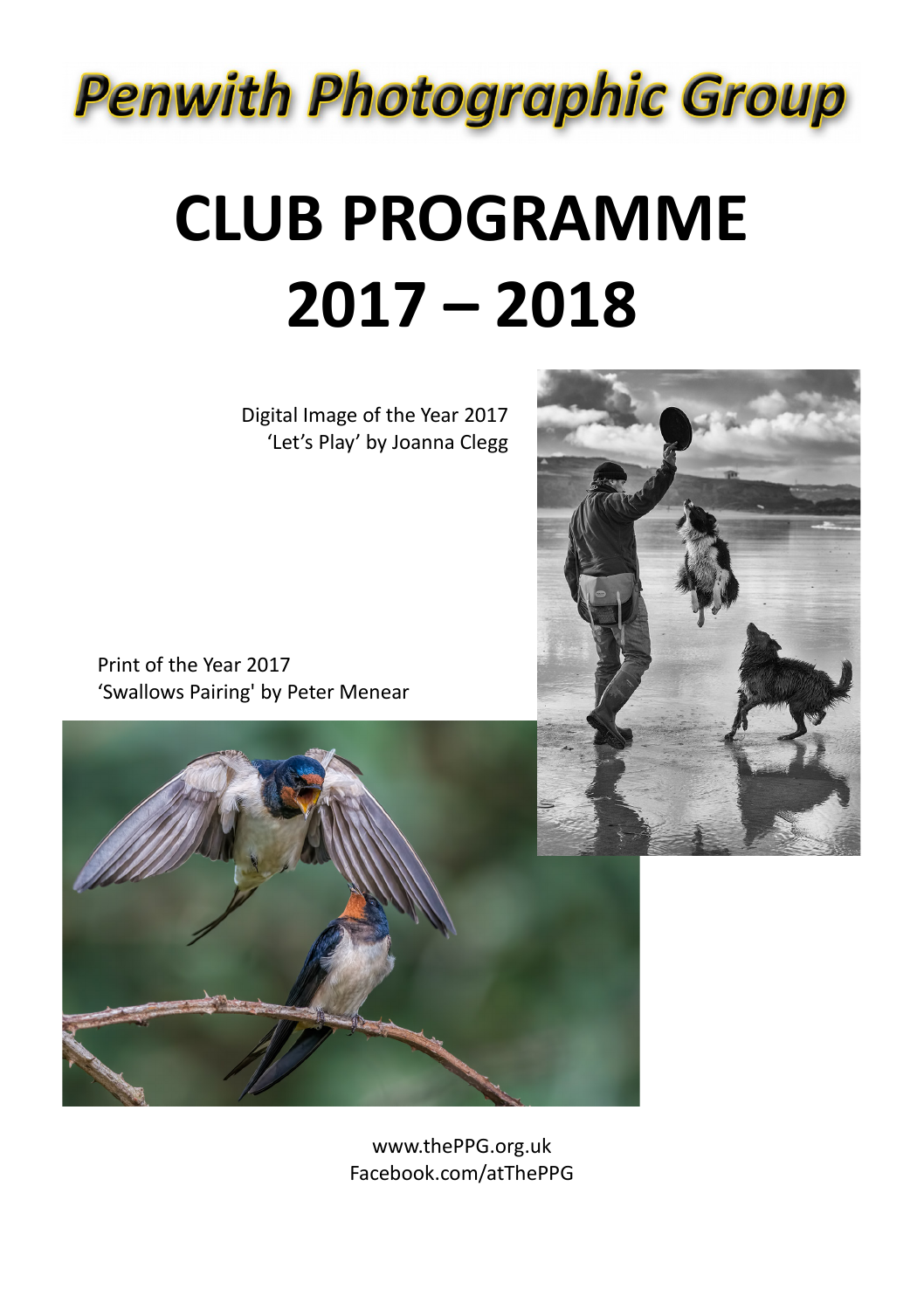## **INTRODUCTION to PPG**

We are a small, friendly and democratic photographic group. Our meetings are held on Thursday evenings at 7:30pm throughout the year. From May to August we have feld trips to a variety of outdoor locatons and from September to April we meet indoors at Murley Hall in Ludgvan.

There is no charge for taking part in our field trips though we do charge £2.50 per person for members and £4 for guests at our indoor meetngs, this helps to cover the cost of hiring the hall, our guest speakers and judges, and the half time refreshments. We have a small annual membership fee of £10 but non-members are always welcome to atend the occasional meetng at the guest rate, either to see if they might like to join or simply because they are interested in a partcular event. When you become a member your membership fee will be adjusted for any guest rates you have paid while trialling the club.

The club is run by a small team of members, the current officers are:

| Chairman                               | Ron Rook                           |
|----------------------------------------|------------------------------------|
| Vice-chairman                          | <b>Arthur Roberts</b>              |
| Secretary                              | Pat Millett                        |
| Competition Secretary (external comps) | <b>Steve Cann</b>                  |
| Competition Secretary (internal comps) | <b>Steve Cann</b>                  |
| Programme Secretary                    | <b>Steve Cann</b>                  |
| This programme was compiled by         | <b>Steve Cann</b>                  |
| Treasurer                              | Pat Millett                        |
| Website & Facebook                     | <b>Steve Cann</b>                  |
| CPA Reps                               | Pat Millett, Ron Rook & Steve Cann |

If you would like any more informaton about joining then please come to one of our meetings, email us via the contacts page of our website, PM us on Facebook, or telephone Ron our chairman on 01736 799401.

#### *NEW FEATURE*

The programme now has difficulty ratings for the summer field trips as requested by some members. Some trips are now multi location with varying difficulties to allow all *members to take part, the group may meet in one place, then split up for a while before meeting up again for a sunset. Where this is not possible an alternative location might be advisable, our Big5 are suggested but that's up to those involved to decide nearer the tme.*

Issue 2017-18 A5 v4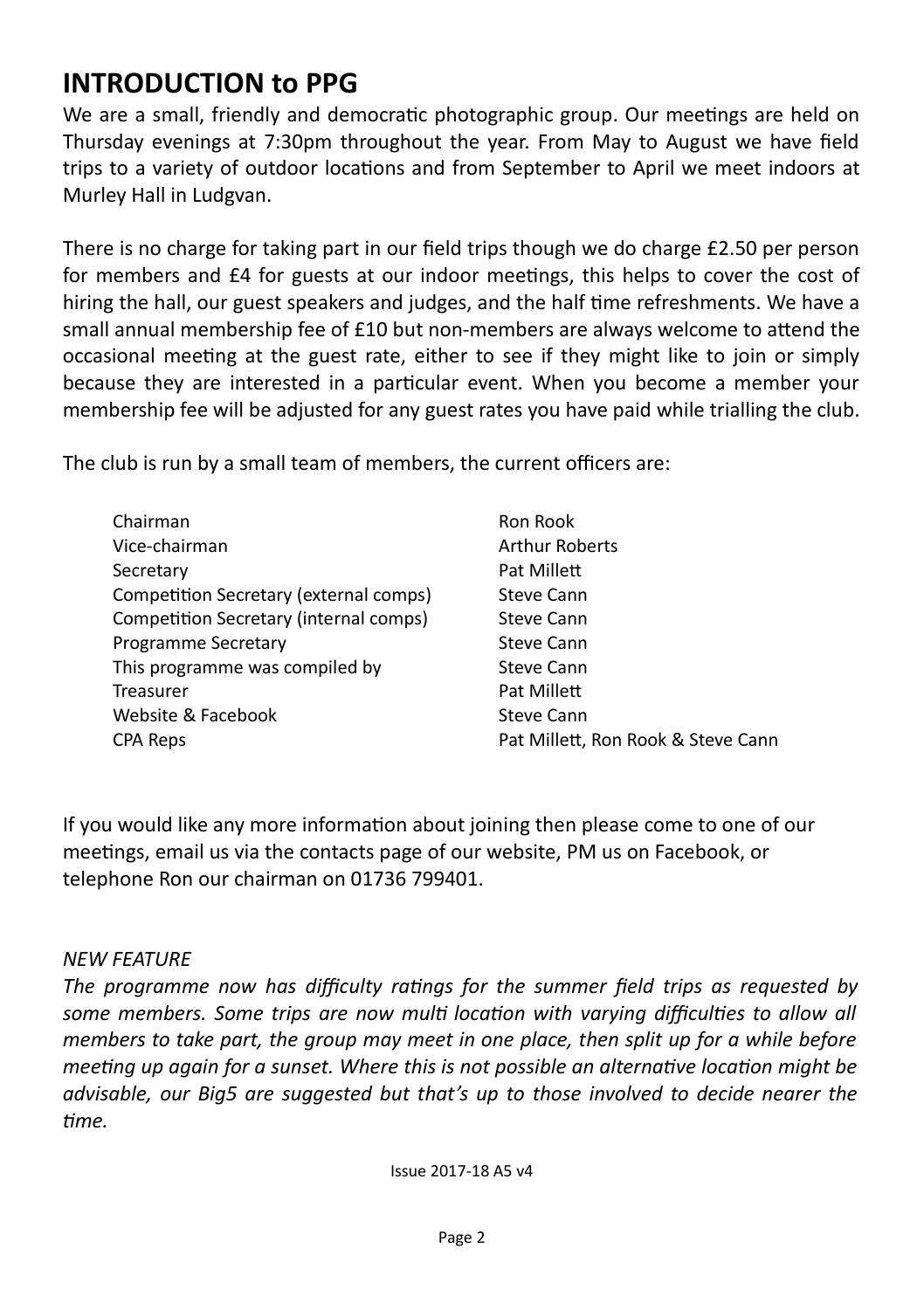### **SUMMER PROGRAMME**

Our summer programme is very informal. If you haven't been out with us before but would like to come on one of our feld trips then come along, there is no charge and no commitment to join, we always fnish with a warm down in a nearby pub.

| 27/04/2017<br>7:00pm<br>CP Pay & Disp. | <b>NEWLYN HARBOUR 1*</b><br>Meet at the car park just past the fish market on left by the<br>RNLI building.                                                  | SS: 20:34<br>HT: 18:17              |
|----------------------------------------|--------------------------------------------------------------------------------------------------------------------------------------------------------------|-------------------------------------|
| 04/05/2017<br>7:00pm<br>CP Pay & Disp. | PENZANCE, URBAN LANDSCAPE 1*<br>Photographing all things urban, street photography. Meet<br>Wharfside CP.                                                    | SS: 20:45<br>LT: 19:11              |
| 11/05/2017<br>7:00pm<br>CP is free     | <b>PORTHLEVEN HARBOUR 1*</b><br>Meet at the car park behind supermarket.<br>(Moon full on 10 <sup>th</sup> ).                                                | SS: 20:56<br>HT: 18:08<br>MR: 21.24 |
| 18/05/2017<br>7:30pm<br>NT Free        | <b>BOTALLACK &amp; LEVANT (B5) 2**</b><br>An evening photographing Poldark country before the new<br>series and mad rush. Meet at Botallack NT car park.     | SS: 21:06<br>HT: 22:41              |
| 25/05/2017<br>7:30pm<br>CP Pay & Disp. | <b>GODREVY (B5) 1* (NEW MOON)</b><br>Sunset and Star trails. Meet in the car park near the<br>lighthouse. Think barrier if you are staying for star trails.  | SS: 21:15<br>HT: 17:14              |
|                                        |                                                                                                                                                              |                                     |
| 01/06/2017<br>7:30pm<br>CP Pay & Disp. | St MICHAELS MOUNT (B5) 1*<br>Hopefully sunshine, gentle waves lapping, sailing/rowing<br>boats and reflections of the big rocky thing. Slipway car park.     | SS: 21:22<br>LT: 17:32              |
| 08/06/2017<br>7:30pm<br>NT CP Don.     | <b>COVERACK 1* (FULL MOON)</b><br>Full Moonrise over a lovely little harbour. Meet at National<br>Trust car park at the far end if there is room to park.    | SS: 21:29<br>HT: 17:08<br>MR: 20.16 |
| 15/06/2017<br>7:30pm<br>CP is free     | THE RUMPS & THE MOULS 3*** #<br>Near Polzeath, photographing the landscape, the wildlife<br>around the Mouls and a sunset over the Rumps. See Website.       | SS: 21:33<br>HT: 21:23              |
| 22/06/2017<br>7:30pm<br>CP is free     | WINDMILL FARM ***, THE LIZARD * and KYNANCE COVE **<br>An evening at our southern tip. Wildlife and Dragonflies,<br>coastline, seascape and sunset.          | SS: 21:35<br>LT: 22:50              |
| 29/06/2017<br>7:30pm<br>CP is free     | BOSCREGAN FARM 3*** & NANJULIAN 3*** #<br>Flowers then a sunset. Limited parking at the end of the lane<br>to the right of Land's End International Airport. | SS: 21:35<br>HT: 21:47              |

*fontnied*

The events in this programme are set in stone, however from time to time we may need to make amendments. We also hold several day trips throughout the year, which do NOT appear in this programme. These alterations and additions will appear on our website and Facebook pages.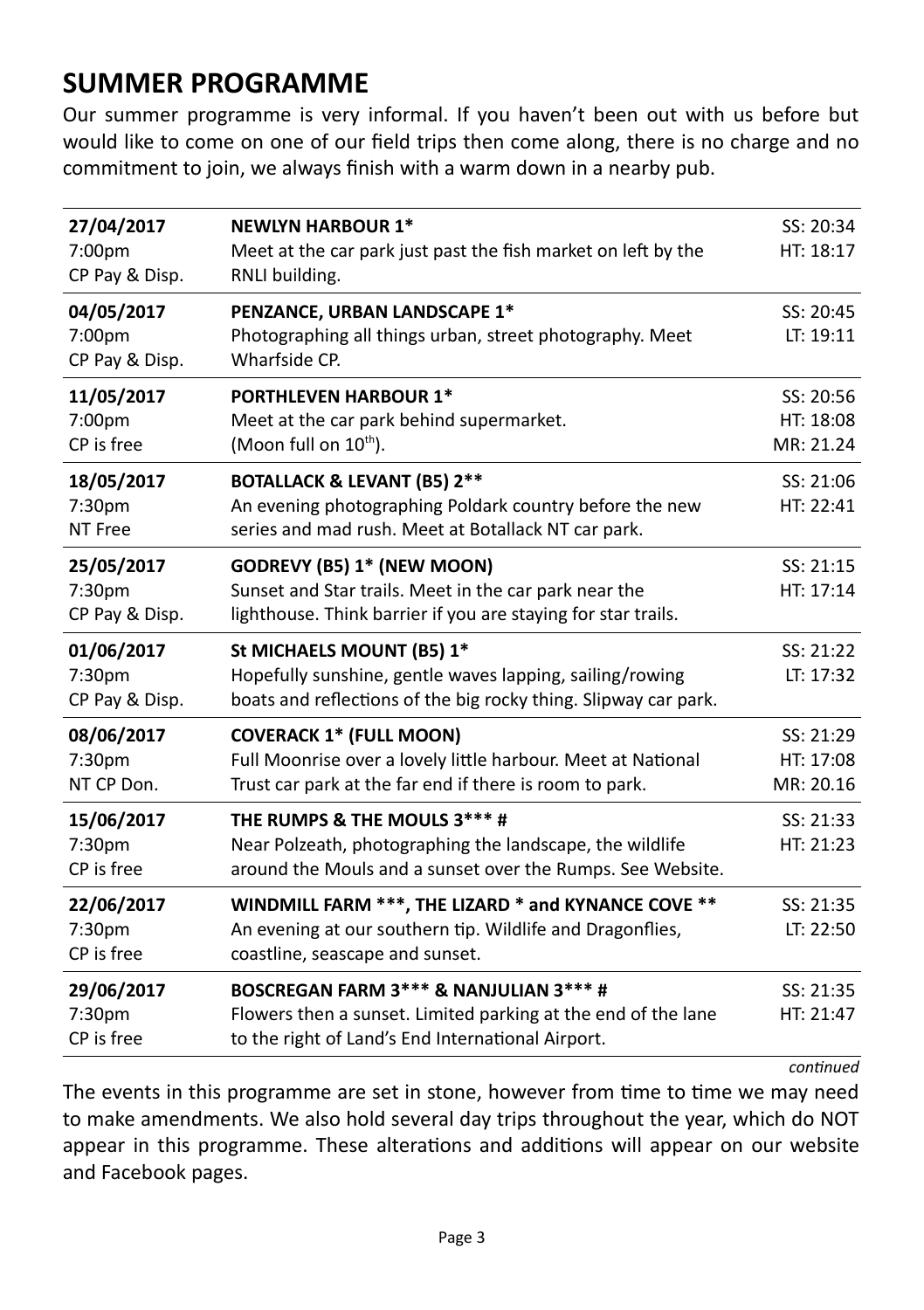## **SUMMER PROGRAMME cont….**

| 06/07/2017<br>7:30 <sub>pm</sub><br>CP is free | <b>UPTON TOWANS 2**</b> (date changed was 13/7)<br>Butterflies and a Sunset. Turn left just after the Connor Downs<br>right hand fork on the B3301                         | SS: 21:33<br>LT: 22.47<br>FULL 9th |
|------------------------------------------------|----------------------------------------------------------------------------------------------------------------------------------------------------------------------------|------------------------------------|
| 13/07/2017<br>7:30pm<br>CP Pay & Disp.         | LANDS END $1^*$ (B5) – Fireworks (date changed was 6/7)<br>Meet at the fingerpost for a sunset then fireworks. Remember<br>new local passes are required for free parking. | SS: 21:28<br>HT: 20:20             |
| 20/07/2017<br>7:30 <sub>pm</sub><br>CP is free | <b>CHURCH COVE 1*, near Gunwalloe</b><br>An evening of landscape, sunset and then hopefully the Milky<br>Way. This will be a late one!                                     | SS: 21:21<br>LT: 21:32<br>NEW 23rd |
| 27/07/2017<br>7:30pm<br>CP is free             | WHEAL COATES **, St AGNES BEACON *** & HEADLAND *<br>Heather should be in abundance. Meet in the Wheal Coates<br>car park.                                                 | SS: 21:12<br>HT: 20:23             |
| 03/08/2017<br>7:30pm<br>CP Pay & Disp.         | SENNEN 1* & GWYNVER 3***<br>Meet in the car park at the bottom of the hill. Photographing<br>Sennen or hike to Gwynver if you want.                                        | SS: 21:01<br>LT: 21:26             |
| 10/08/2017<br>7:30 <sub>pm</sub><br>CP is Don  | <b>MULLION HARBOUR 2**</b><br>An evening photographing the harbour and surrounding<br>landscape. Parking is about 400yds up the road, gentle slope.                        | SS: 20:49<br>HT: 19:23<br>FULL 7th |
| 17/08/2017<br>7:00pm<br>NT Pay & Disp.         | PORTH NANVEN 2** (B5)<br>An evening at Cot Valley photographing the stone eggs and<br>curved rocks, the Brisons, a sunset and the Milky Way.                               | SS: 20:36<br>LT: 20:05             |
| 24/08/2017<br>7:00pm<br>CP is free             | <b>GREAT FLAT LODE 2**</b><br>South Wheal Francis car park. If the weather is good we might<br>even let Bruce loose for an hour at the end!                                | SS: 20:22                          |
| 31/08/2017<br>7:00pm<br>CP Pay & Disp.         | <b>ST IVES HARBOUR 1*</b><br>Meet by the lifeboat house and have a relaxing evening<br>photographing the harbour area                                                      | SS: 20:08<br>LT: 19:26             |

|        | <b>LOCATION DIFFICULTY</b>                                             |     | <b>KEY</b>     |
|--------|------------------------------------------------------------------------|-----|----------------|
| $\ast$ | There is a little walking involved at this location but is on level or | SS  | Sunset         |
|        | hard surfaces, urban                                                   | MR  | Moon Rise      |
| $***$  | This is a mixed difficulty location but there is enough * for          | HТ  | High Tide      |
|        | photography                                                            | ١T  | Low Tide       |
| ***    | This location involves a hike on surfaces that are uneven, steep,      | СP  | Car Park       |
|        | soft or rocky                                                          | NΤ  | National Trust |
| #      | Alternative Big5 mini meet for some members                            | Don | Donation       |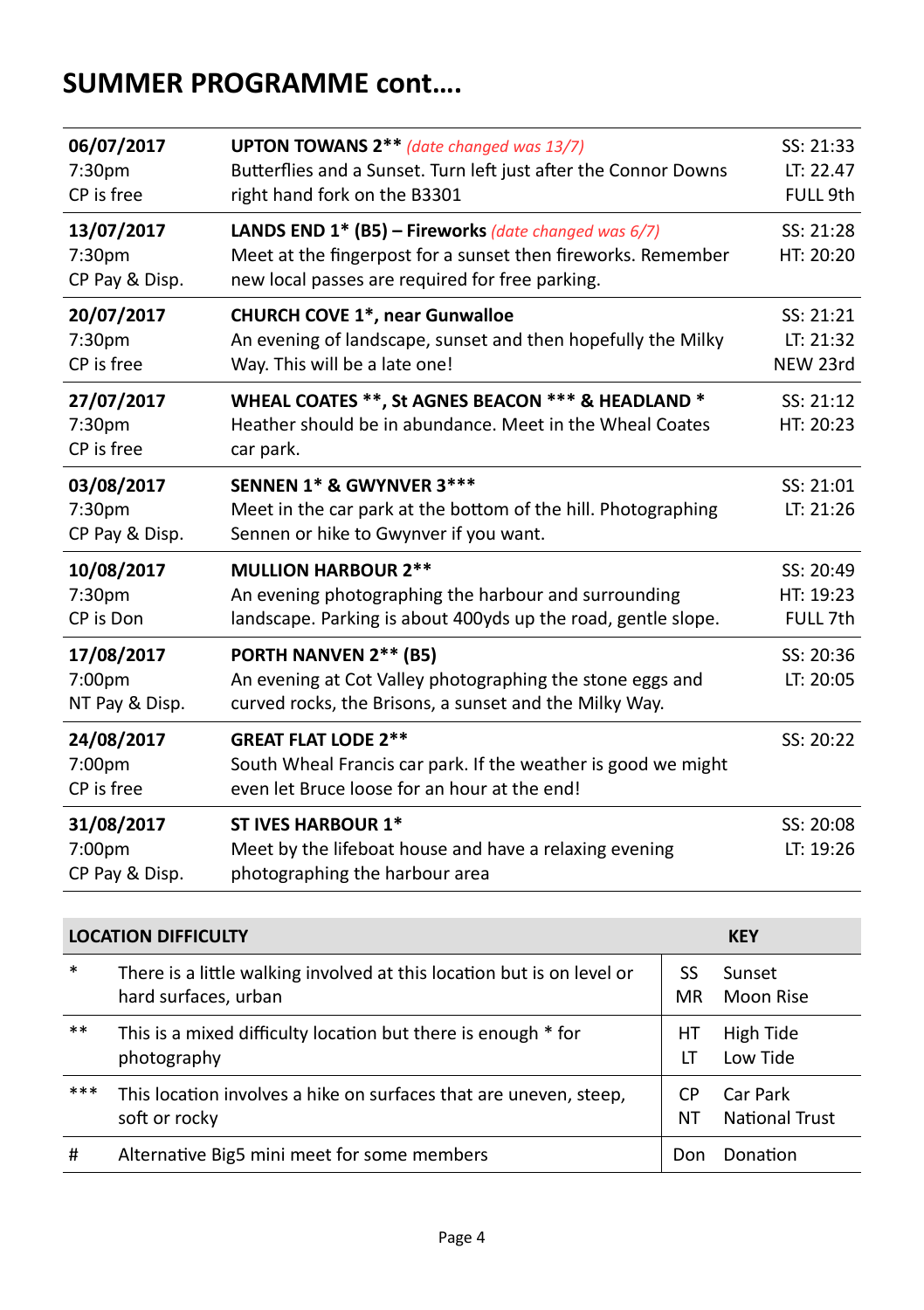## **WINTER PROGRAMME**

Our winter programme is slightly more formal, but is stll a friendly and relaxing way to improve your photography knowledge and skills, in both how you take and process your images. Again some of us finish with a warm down in the local pub. To attend the winter programme you have to become a member, however if you are thinking of joining you get a three evenings to trial PPG before you need to join.

| 07/09/2017         | <b>REVIEW of the SUMMER PROGRAMME</b>                                       |
|--------------------|-----------------------------------------------------------------------------|
| 7:30pm             | A relaxing evening looking at members images taken on our Thursday evening  |
| £2.50              | field trips.                                                                |
| 14/09/2017         | <b>Pre-Selection Evening Review</b>                                         |
| 7:30pm             | Bring along the images you are thinking entering in the DPIC and CPA        |
| £2.50              | competitions for group discussion and critique.                             |
| 21/09/2017         | <b>WORKSHOP - Lightroom &amp; Photoshop</b>                                 |
| 7:30 <sub>pm</sub> | Bring your laptops. First half on screen led by a member, second half       |
| £2.50              | members giving 121 help.                                                    |
| 28/09/2017         | <b>GUEST SPEAKER - Bryan Crick / WORKSHOP (mounting prints)</b>             |
| 7:30pm             | 'Fungi' with fungi season approaching Bryan will be show a selection of his |
| £2.50              | images. After the break there is a mounting prints workshop.                |
| 05/10/2017         | <b>MEMBERS EVENING - Pat and Robin Millett</b>                              |
| 7:30pm             | Cambodia. Pat & Robin will be showing images and telling tales from their   |
| £2.50              | trip to Cambodia.                                                           |
| 12/10/2017         | <b>GUEST SPEAKER - Chris Marsham</b>                                        |
| 7:30pm             | Chris has two talks for us "Printing my way through Kenya and India" &      |
| £2.50              | "Getting stuck in the Ice" first half prints, second half AV.               |
| 19/10/2017         | <b>MEMBERS EVENING - Peter Menear</b>                                       |
| 7:30pm             | This evening Peter will be showing and talking about his night time         |
| £2.50              | photography including the Milky Way.                                        |
| 26/10/2017         | <b>GUEST SPEAKER - Martin Mattocks</b>                                      |
| 7:30pm             | This evening we have Martin talking about his black and white fine art      |
| £2.50              | photography.                                                                |
| 02/11/2017         | <b>PENWITH LEAGUE Round 1</b>                                               |
| 7:30pm             | Our internal competition. Bryan Crick is our guest judge, categories are    |
| £2.50              | 'OPEN' and 'PEOPLE'.                                                        |
| 09/11/2017         | <b>GUEST SPEAKER - Mike Newman</b>                                          |
| 7:30pm             | This evening we have Mike doing a talk called 'Storms, Surfing and          |
| £2.50              | Seascapes'.                                                                 |
| 16/11/2017         | <b>SELECTION EVENING</b>                                                    |
| 7:30pm             | Our selection evening for the external competitions. Western Counties DPIC  |
| £2.50              | and the CPA's Annual.                                                       |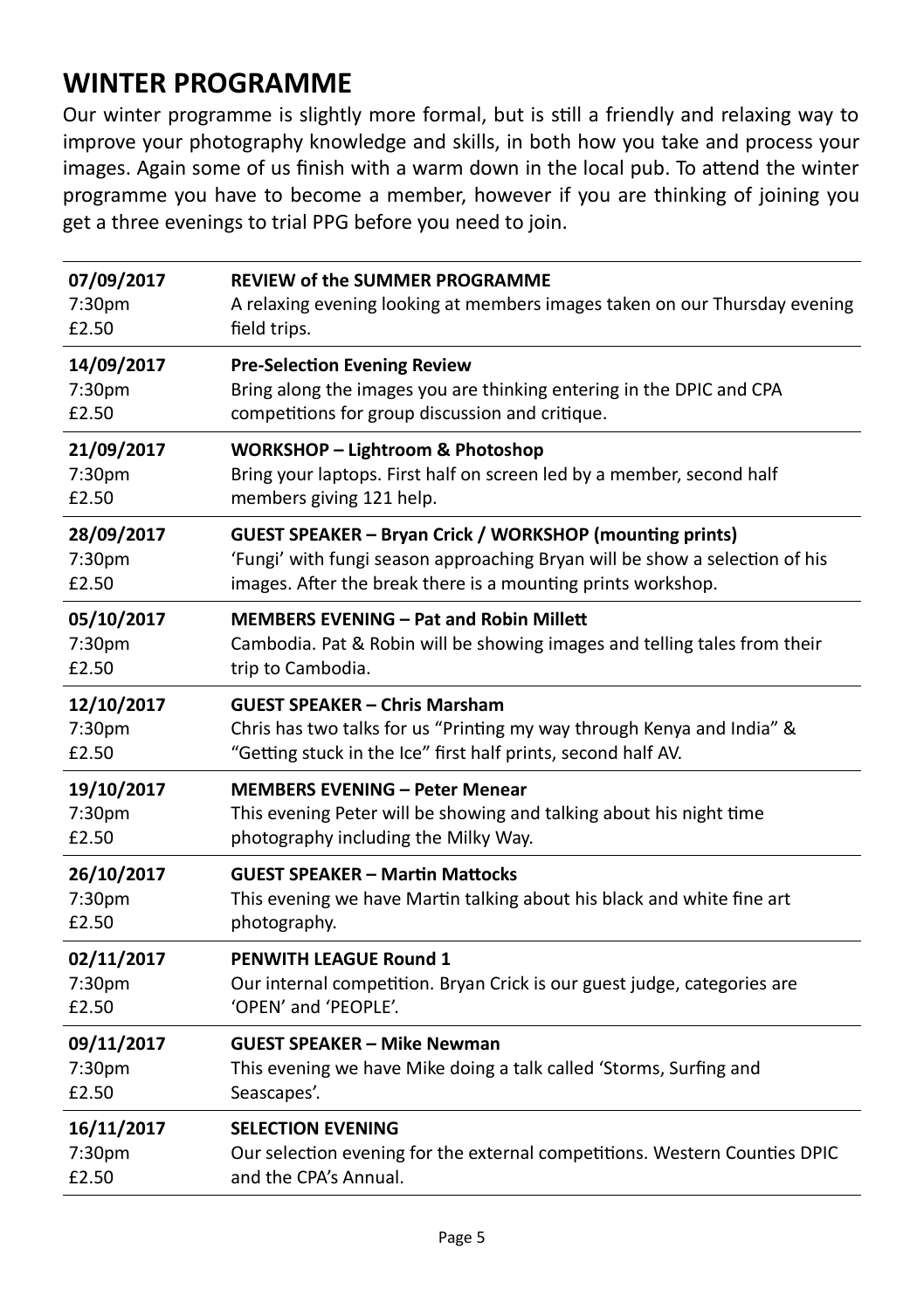### **WINTER PROGRAMME cont….**

| 23/11/2017                    | <b>PENWITH LEAGUE Round 2</b>                                                                        |
|-------------------------------|------------------------------------------------------------------------------------------------------|
| 7:30pm                        | Thelma Hope from Truro CC is our guest judge making her PL debut,                                    |
| £2.50                         | categories are 'OPEN' and 'PATTERNS IN NATURE'.                                                      |
| 30/11/2017                    | <b>10 MINUTES</b>                                                                                    |
| 7:30 <sub>pm</sub>            | An evening of ten minute presentations by members on a subject of their                              |
| £2.50                         | choosing, photography related.                                                                       |
| 07/12/2017                    | <b>MEMBERS EVENING - Malcolm Bishop / WORKSHOP LRPS</b>                                              |
| 7:30 <sub>pm</sub>            | First half Malcolm will be demonstrating how to use luminosity masks in                              |
| £2.50                         | Photoshop. Second half is members 121 tuition.                                                       |
| 14/12/2017                    | REVIEW of the '10 Day Challenge' and 'Big5'                                                          |
| 7:30pm                        | This evening we will review and discuss the images members took during the                           |
| £2.50                         | 10 Day Challenge. Followed by our Big5 images.                                                       |
| 21/12/2017                    | REVIEW of the WCPF's Travelling Exhibition                                                           |
| 7:30 <sub>pm</sub>            | A relaxing end to 2017 with an evening looking at selected prints from this                          |
| £2.50                         | year's Western Counties Print Exhibition.                                                            |
| 28/12/2017                    | <b>Christmas Break</b>                                                                               |
| 04/01/2018                    | <b>REVIEW of 2017's CPA and DPIC</b>                                                                 |
| 7:30 <sub>pm</sub>            | A relaxing start to 2018 with an evening reviewing a selection of images                             |
| £2.50                         | entered in the PPG's two external club competitions of 2017.                                         |
| 11/01/2018                    | <b>10 MINUTES</b>                                                                                    |
| 7:30pm                        | An evening of ten minute presentations by members on a subject of their                              |
| £2.50                         | choosing, photography related.                                                                       |
| 18/01/2018                    | <b>PENWITH LEAGUE Round 3</b>                                                                        |
| 7:30pm                        | This time we have Chris Osborne judging, categories are 'OPEN' and                                   |
| £2.50                         | 'COASTLINE'.                                                                                         |
| 25/01/2018                    | MEMBERS EVENING - David Chapman (date changed was 30/11)                                             |
| 7:30pm                        | He's back! This evening David will be show his recent landscape and wildlife                         |
| £2.50                         | images.                                                                                              |
| 01/02/2018<br>7:30pm<br>£2.50 | <b>MEMBERS EVENING - Robin Lenman</b><br>Tonight Robin's talk is titled 'The Photographer Next Door' |
| 08/02/2018                    | WORKSHOP - High Speed Sync with Mark Walker                                                          |
| 7:30pm                        | Bring your camera, tripod, flashgun. Tonight Mark is doing a practical evening                       |
| £2.50                         | on HSS with two models.                                                                              |
| 15/02/2018                    | <b>GUEST SPEAKER - Adrian Davey</b>                                                                  |
| 7:30pm                        | This evening we welcome bird photographer Adrian from Launceston CC who                              |
| £2.50                         | is doing a talk called 'Wildlife Photography, Home and Away'.                                        |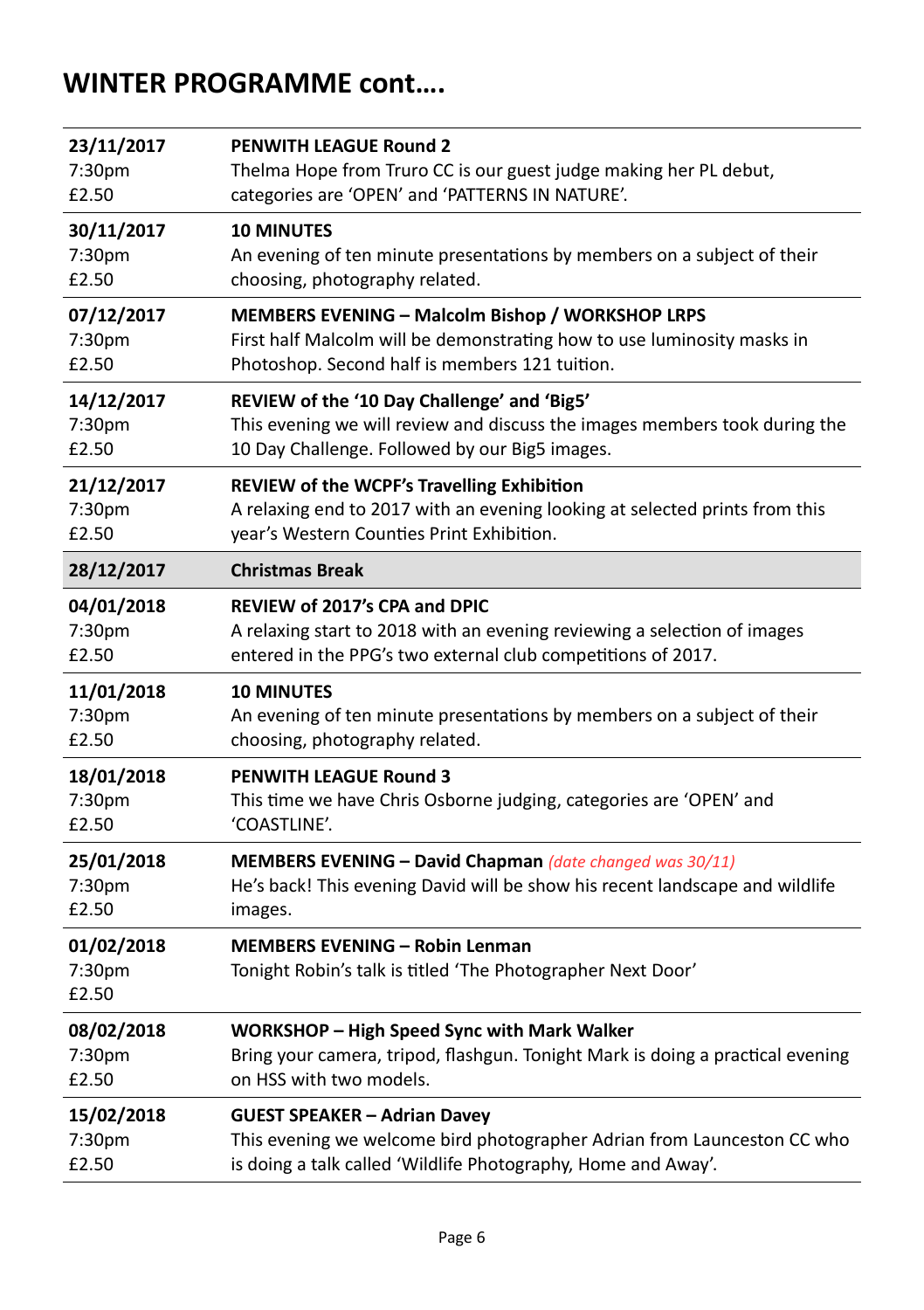### **WINTER PROGRAMME cont….**

| 22/02/2018<br>7:30pm<br>£2.50 | <b>PENWITH LEAGUE Round 4</b><br>Guest judge is Kevin Leah, categories are 'OPEN' and 'ENTRANCES & EXITS'.            |
|-------------------------------|-----------------------------------------------------------------------------------------------------------------------|
| 01/03/2018<br>7:30pm<br>£2.50 | <b>MEMBERS EVENING - Frank Sandbach</b><br>Ecuador. This evening Frank will do his talk he had to cancel last winter. |
| 08/03/2018                    | <b>GUEST SPEAKER - Matt Whorlow</b>                                                                                   |
| 7:30pm                        | This evening we welcome Matt who is giving us his landscape talk called                                               |
| £2.50                         | 'Enlightenment'.                                                                                                      |
| 15/03/2018                    | <b>GUEST SPEAKER - Victor Tulin</b>                                                                                   |
| 7:30 <sub>pm</sub>            | Photoshop Q&A. Victor is giving us a Photoshop demonstration so get your                                              |
| £2.50                         | questions ready.                                                                                                      |
| 22/03/2018<br>7:30pm<br>£2.50 | <b>GUEST SPEAKER - Derek Godridge</b><br>Derek's talk this evening is titled 'America'.                               |
|                               |                                                                                                                       |
| 29/03/2018                    | 10 MINUTES / PreAGM chat                                                                                              |
| 7:30pm                        | Another evening of ten minute presentations by members on a subject of                                                |
| £2.50                         | their choosing, photography related. Followed by a 15 minute preAGM chat.                                             |
| 05/04/2018                    | <b>IMAGE of the YEAR 2018</b>                                                                                         |
| 7:30pm                        | Our final competition of the year.                                                                                    |
| £2.50                         | This year we are back to scoring the images ourselves.                                                                |
| 12/04/2018                    | <b>WORKSHOP - Still Life</b>                                                                                          |
| 7:30pm                        | An evening with cameras and light boxes. Bring camera, tripod and flash                                               |
| £2.50                         | along with some things to photograph.                                                                                 |
| 19/04/2018<br>7:30pm<br>Free  | <b>The AGM</b>                                                                                                        |

#### www.thePPG.org.uk Facebook.com/atThePPG